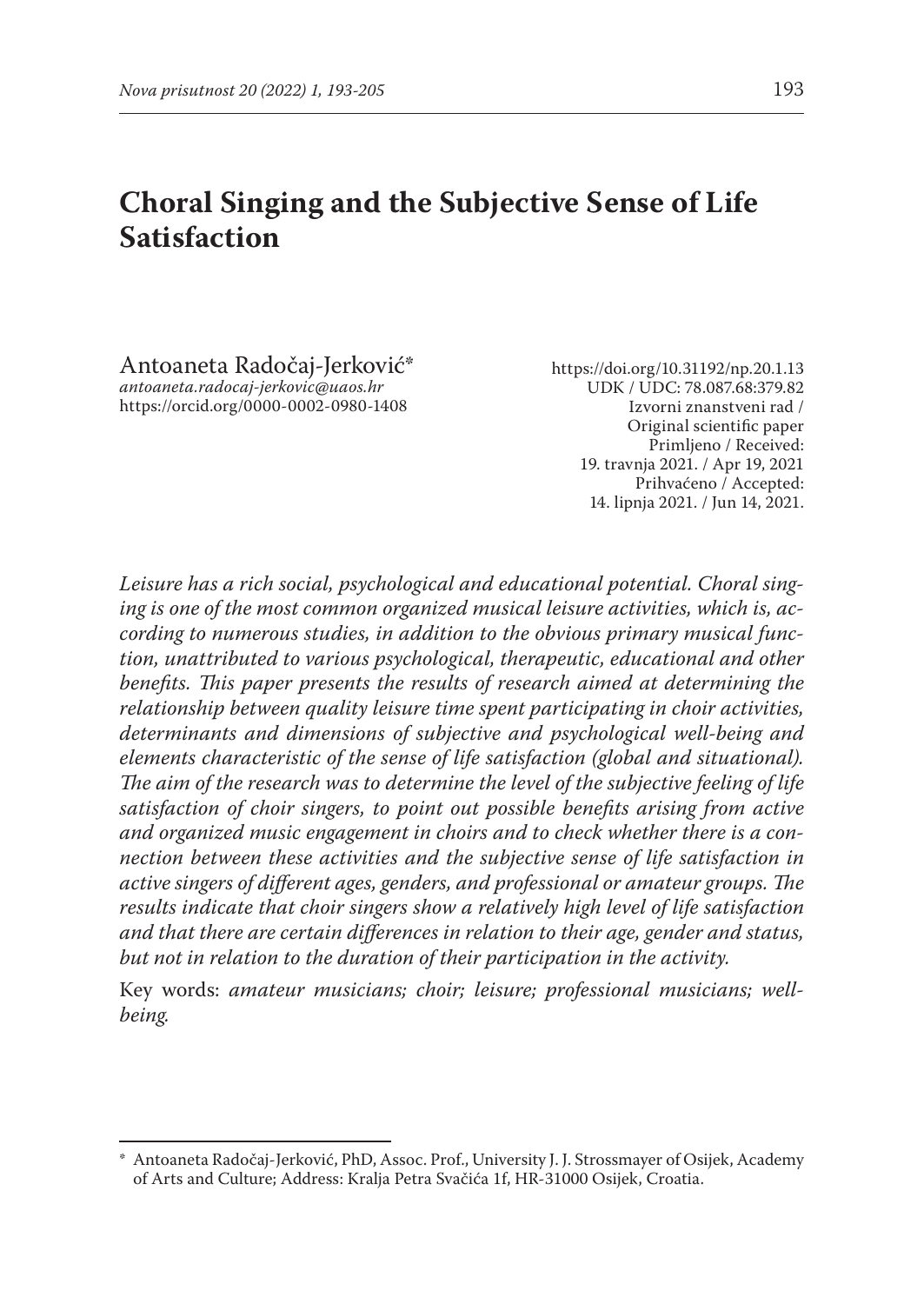### *Introduction*

Living a free and fulfilled life and feeling satisfied can be considered the universal ideal of living. This ideal, as well as the eternal civilizational aspiration for happiness, can be observed from the point of view of various scientific and artistic disciplines – philosophy, anthropology, sociology, psychology, pedagogy, music, fine and dramatic arts, literature, history, ethics, theology, economics, and others. Given the broad perspective of the disciplines that study and research the phenomenon of free time, it is clear that leisure is considered to be a significant determinant of potential progress, improving the individual's quality of life, but also civilization. Leisure is always studied in relation to the working and existential dimension of life, and in the context of work as a traditionally accepted significant human activity, it is given equal importance. It is important to point out that leisure, as an integral and important part of life, must be viewed in relation to age, because the needs, possibilities and time constraints change during one's lifetime. For this paper, the most important activities are those related to the development of personality<sup>1</sup>, which include  $educational, 2$  cultural, $3$  artistic $4$  and social activities.

Stebbins is credited with making a system of conceptual distinctions of the ways people spend their free time.5 He divides leisure into serious or organized and indeterminate or casual. In addition to those basic divisions, leisure activities are further divided into project-based activities and the work of supporters or amateurs. Casual leisure is focused on meeting the needs of participants for rest, entertainment, socialization and taking care of their own health. These are occasional, unstructured activities that include play, fun and relaxation. Project-based leisure refers to those activities that have a one-time or occasional character. Serious ventures are a heterogeneous group of leisure activities, which are divided into the work of supporters and activities in the area of serious leisure. The basic characteristics of serious leisure are structure and continuity. Such activities are divided into amateurism, volunteering and hobbies.

The organization of serious leisure is based on these basic principles: perseverance and persistence, desire for non-business success, significant personal

<sup>1</sup> Cf. Zvjezdan PENEZIĆ, Zadovoljstvo životom u adolescentnoj i odrasloj dobi, *Društvena istraživanja*, 15 (2006) 4-5, 643-669, 647.

<sup>2</sup> Cf. Vesnica MLINAREVIĆ, Maja BRUST NEMET, *Izvannastavne aktivnosti u školskom kurikulumu*, Osijek, Sveučilište J. J. Strossmayera u Osijeku, Učiteljski fakultet u Osijeku, 2012, 24-29.

<sup>&</sup>lt;sup>3</sup> Cf. Sabina VIDULIN ORBANIĆ, Fenomen slobodnog vremena u postmodernom društvu, Metodički obzori, 3 (2008) 2, 19-33, 23.

*Metodički obzori*, 3 (2008) 2, 19-33, 23. 4 Cf. Antoaneta RADOČAJ-JERKOVIĆ, *Zborsko pjevanje u odgoju i obrazovanju*, Osijek, Umjetnička akademija u Osijeku, 2017, 49-57.

<sup>5</sup> Cf. Robert STEBBINS, *Amateurs, professionals, and serious leisure*, Montreal, McGill-Queen's University Press, 1992, 1-58.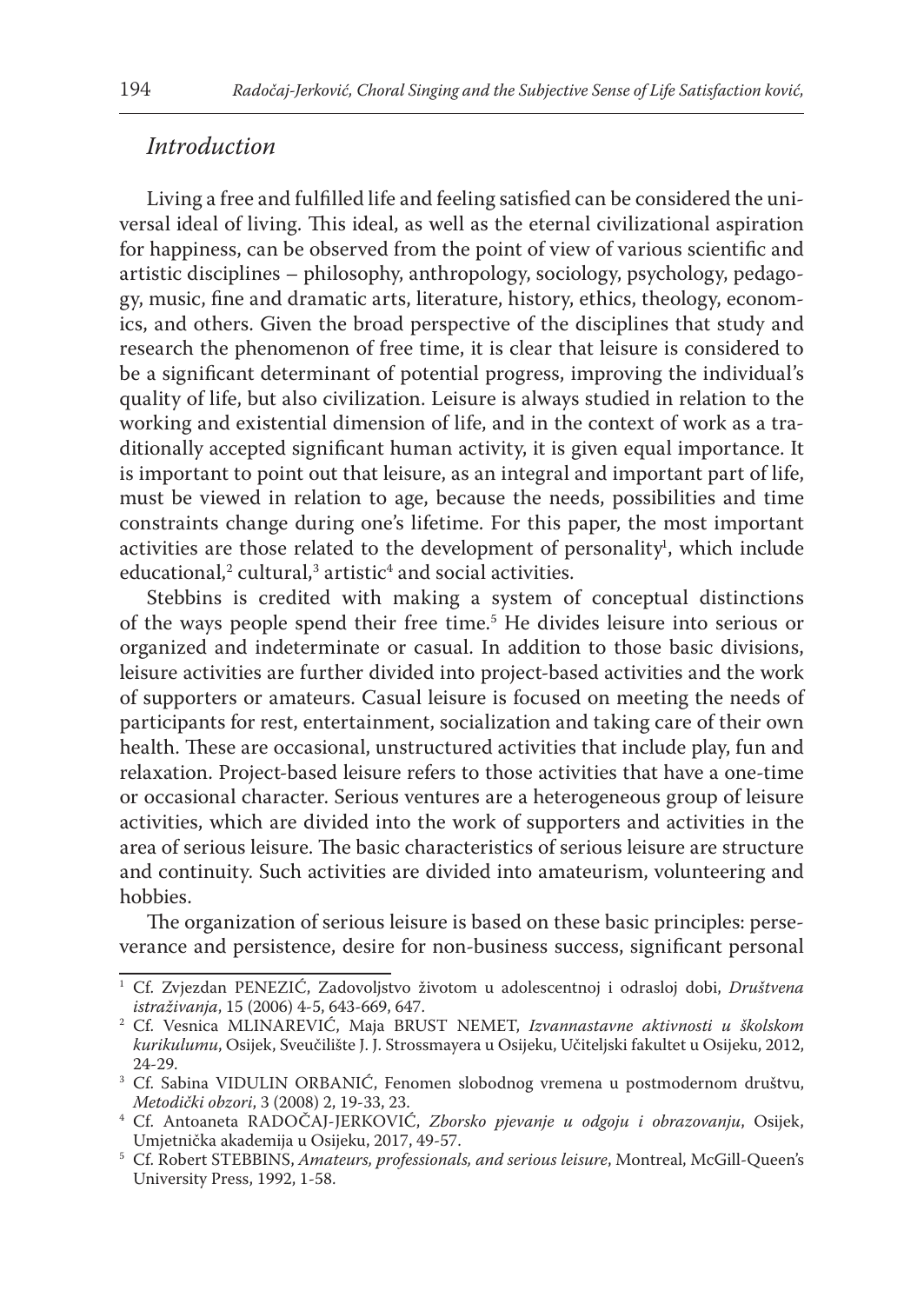effort, long-term well-being, personality development, fulfilled moral and social life.6

Life satisfaction, fulfillment, happiness, well-being and joy of life are currently very popular terms in the so-called positive psychology, which are often used in everyday life, the media, but also in science, especially in the disciplines that aim to improve human life in physical, psychological and spiritual terms in response to the challenges of modern living. Life satisfaction may be defined as a cognitive component of subjective well-being, and it refers to the assessment process in which an individual evaluates the quality of their life according to personally and subjectively set criteria.7 On the other hand, the feeling of happiness is an emotional component of life satisfaction and Diener describes it as feeling of positive emotions.8 Also, it is possible to define life satisfaction as an overall assessment of personal life and also considers it, along with current mood or emotions, a cognitive component of subjective well-being.9 General feeling of life satisfaction may be considered on two levels, cognitive and affective, where at the cognitive level the subjective well-being includes the general feeling of life satisfaction, and at the affective level the subjective well-being includes the experience of positive, i.e. the absence of negative emotions.10 At the cognitive level, subjective wellbeing and life satisfaction are related to satisfaction in certain aspects of life, such as satisfaction with career, marriage, standard of living, health and the like. It follows that life satisfaction assessments are in fact instantaneous, subjective assessments that allow individuals to assess their life by their own criteria and use the information and criteria that they consider important for themselves and their life. Research shows that there are certain similarities in the elements that contribute to the prediction of the life satisfaction assessment, and these are primarily good health, successful marital and other social relationships, career achievement, age, personal characteristics of the individual.<sup>11</sup> The psychological and medical research has found that individuals who maintain good social relationships and remain involved and active in the community show a tendency

<sup>6</sup> Cf. Hillel RUSKIN, Formal and Informal Education for Leisure-centered Living: Implications for Educational Frameworks, in Hillel RUSKIN (Ed.), *Leisure: Toward a Theory and Policy*. *Proceedings of the International Seminar on Leisure Policies*, Vancouver, Fairleigh Dickinson University Press, 1984, 64-79.

<sup>7</sup> Cf. William PAVOT, Ed DIENER, Review of the Satisfaction with Life Scale, *Psychological Assessment*, 5 (1993) 2, 164-172.

<sup>8</sup> Cf. Ed DIENER, Subjective well-being, in: Ed DIENER (Ed.), *The science of well-being: The collected works of Ed Diener*, Social Indicators Research Series, vol. 37, The Netherlands,

<sup>&</sup>lt;sup>9</sup> Cf. Penezić, *Zadovoljstvo životom*…, 647.

<sup>&</sup>lt;sup>10</sup> Cf. Denis BRATKO, Jasminka MUŽINIĆ SABOL, Osobine ličnosti i osnovne psihološke potrebe kao prediktori zadovoljstva životom: rezultati on-line istraživanja, *Društvena istraživanja*, 15 (2006) 4-5, 693-711, 694.

<sup>&</sup>lt;sup>11</sup> Cf. Philip BRICKMAN, Dan COATES, Ronnie JANOFF-BULMAN, Lottery winners and accident victims: Is happiness relative?, *Journal of Personality and Social Psychology*, 36 (1978) 8, 917-927, 925.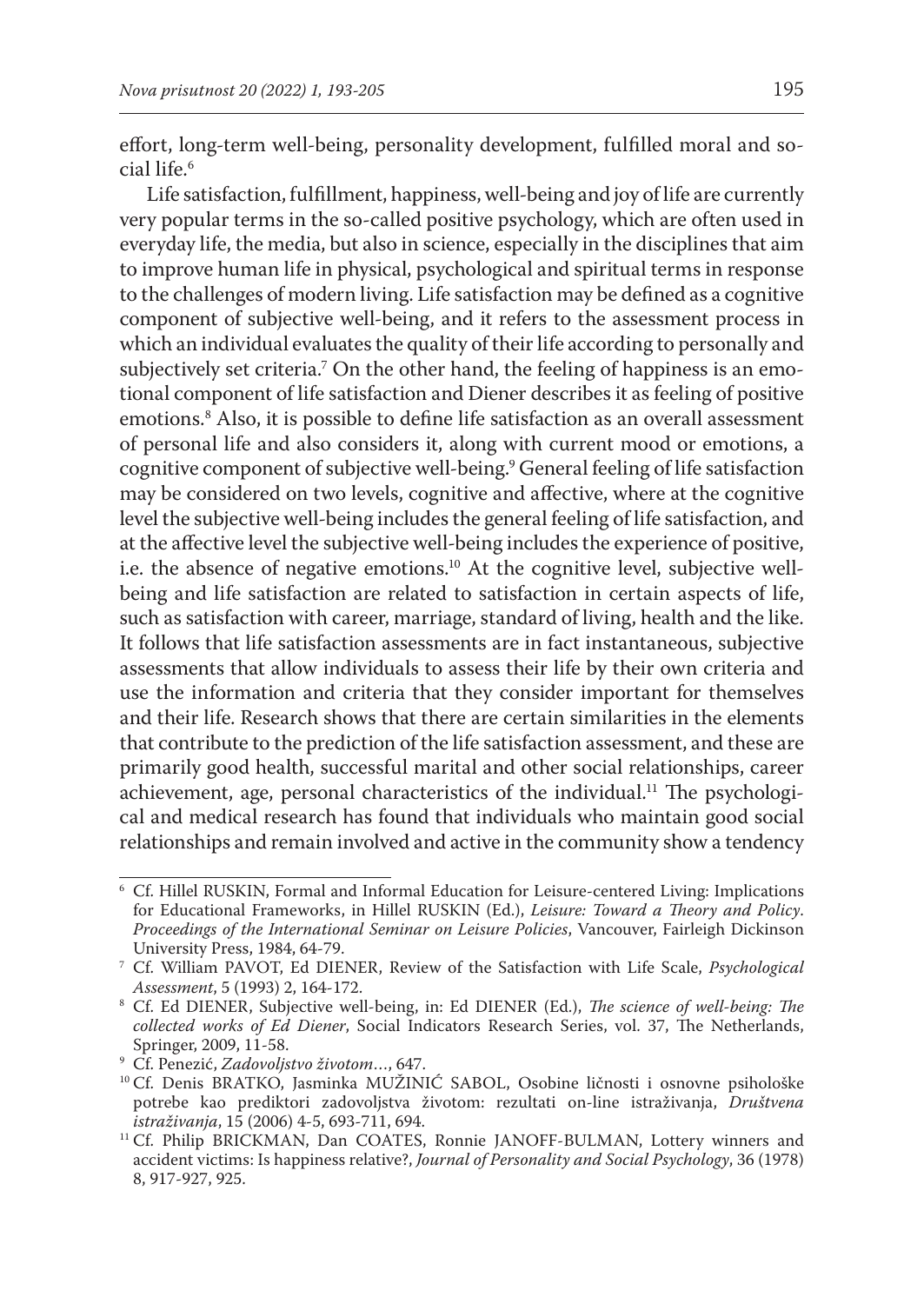toward better mental and physical health and even longer life.<sup>12</sup> The quality of life of an individual is achieved in three basic areas of life:<sup>13</sup>

- *a) being*
	- physical (health, diet, exercise, appearance);
	- psychological (mental health, feelings and perceptions, thought constructs);
	- spiritual (personal values and beliefs)
- *b) belonging*
	- physical (family, work, neighborhood and community);
	- psychological (family members, friends, neighbors and colleagues);
	- belonging to the community (availability of services and activities in the community)
- *c) becoming*
	- practical activities (household chores, education, volunteering, health care services);
	- leisure (activities performed by people in their free time, recreation);
	- personal growth and development (activities that people undertake to adopt and improve their knowledge and abilities).<sup>14</sup>

To understand the concept of life satisfaction, it is possible, but also necessary, to explore the topic from the point of view of various relevant theoretical approaches, namely the endpoint theory, comfort theory, pain theory, activity theory, various associationist theories, and assessment theories<sup>15</sup>. In order to connect, i.e. determine the level of life satisfaction and participation in the work of an amateur choir, it is most appropriate to approach the problem from the perspective of activity theory, which starts from the hypothesis that people will be more satisfied if involved in an interesting activity. If the activities that a person is involved in are too difficult for them, it can lead to anxiety, and if they are too easy, it can lead to boredom. Proponents of this theory believe that, rather than the achievement of goals, just the involvement in a quality activity will in itself lead to happiness, i.e. satisfaction<sup>16</sup>.

<sup>&</sup>lt;sup>12</sup> Cf. Harry T. REIS et al., Daily Well-Being: The Role of Autonomy, Competence, and Relatedness, *Personality and Social Psychology Bulletin*, 26 (2000) 4, 419-435, 428.

<sup>&</sup>lt;sup>13</sup> Cf. Rebecca RENWICK, Ivan BROWN, The Centre for Health Promotion's Conceptual Approach to Quality of Life: Being, Belonging, and Becoming, in: Rebecca RENWICK, Ivan BROWN, Mark NAGLER (Eds.), *Quality of Life in Health Promotion and Rehabilitation:*<br>Conceptual Approaches, Issues, and Applications, Thousand Oaks, CA, Sage, 1996, 75-88.

<sup>&</sup>lt;sup>14</sup> Cf. Rebecca RENWICK, Ivan BROWN, Dennis RAPHAEL, Quality of Life: Linking a conceptual approach to service provision, *Journal on Developmental Disabilities*, 3 (1994) 2, 32-44, 33.<br><sup>15</sup> Cf. Penezić, *Zadovoljstvo životom...*, 644.

<sup>&</sup>lt;sup>16</sup> Cf. Lovorka BRAJKOVIĆ, Gorka VULETIĆ, Teorije subjektivne kvalitete života, in: Gorka VUČETIĆ, (Ed.), *Kvaliteta života i zdravlje*, Osijek, Hrvatska zaklada za znanost, Filozofski fakultet u Osijeku, 2011, 17-20.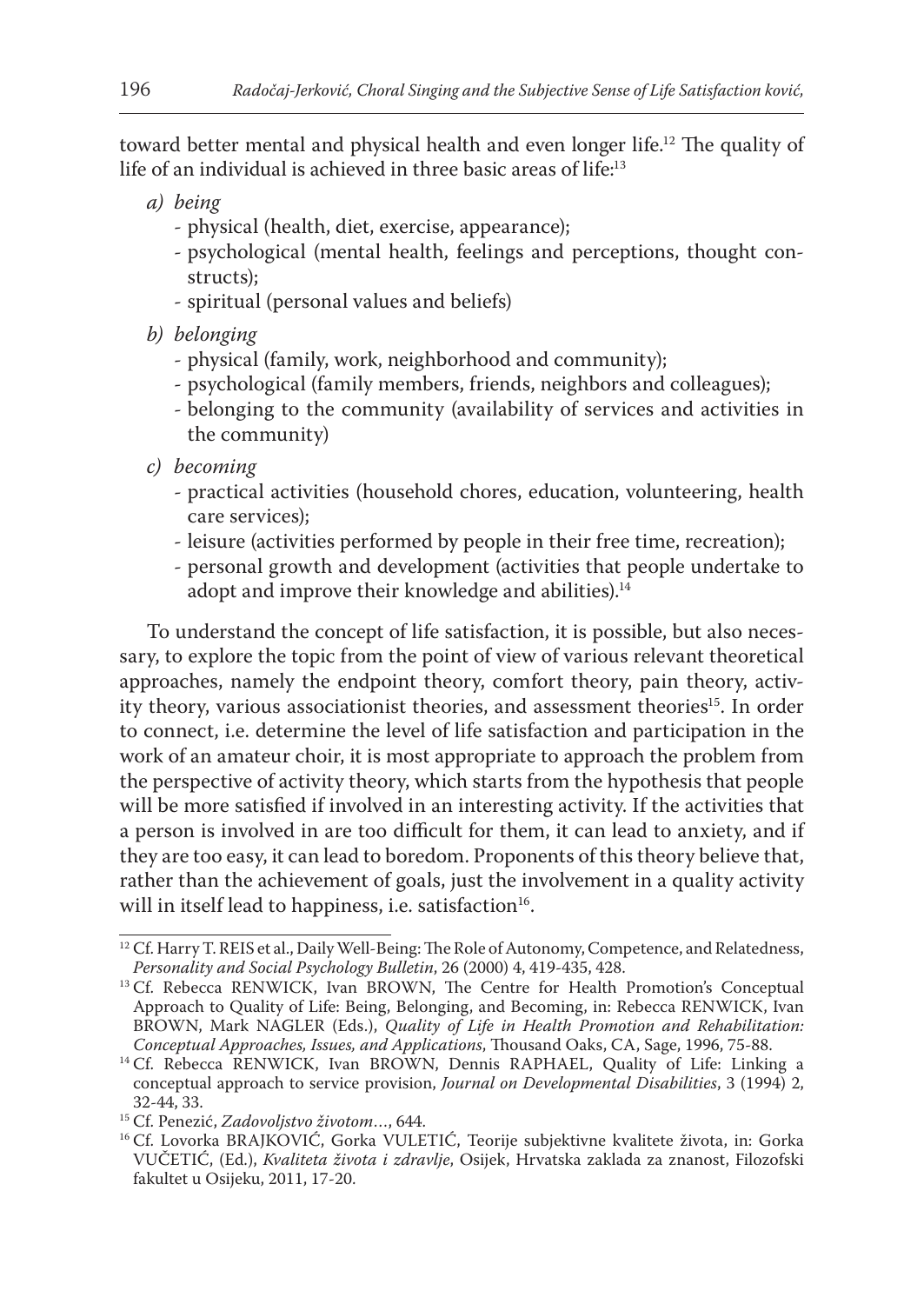# *1. Choral Singing and Life Satisfaction*

According to the results of several studies conducted in Europe<sup>17</sup> and USA<sup>18</sup>, choral singing is the most common form of group music making in the western world.<sup>19</sup> The number of choir singers is extremely large. According to the Singing Europe survey<sup>20</sup>, there are around 37 million active choir singers in Europe, making up a population of 4.5% of the total number of EU citizens. These are individuals who gather regularly, socialize and sing, motivated by an interest and love for music and singing. The basic function of choral singing is its musical, artistic nature, but in the context of analyzing the work of amateur choirs or choirs in the education system, other potential functions are imposed that contribute to the popularity and sustainability of this form of group music. The advantages of singing in a choir, in relation to participation in instrumental ensembles, are manifested in the following assumptions:

- a) inclusiveness choral singing can bring together participants of different generations, musical background and abilities;
- b) content music literature (music content) that generates the interest of participants to participate in the work of the choir is extremely rich and provides wide and diverse opportunities for musical expression to singers and conductors of different musical aesthetics and tastes;<sup>21</sup>
- c) availability and economy because the activity can be organized relatively easily and does not require special financial and material conditions as is the case with instrumental ensembles. $22$

Lately, however, in addition to the obvious musical benefits, the physical, psychological and spiritual benefits associated with choral singing have become the subject of an increasing number studies. Research into the possible health benefits of choral singing and the use of activities for music therapy purposes has also increased in recent years and is attracting the attention of the

<sup>17</sup> Cf. Singing Europe 2015, *VOICE – Vision on innovation for Choral Music in Europe*, https:// europeanchoralassociation.org/wpcontent/uploads/2019/05/VOICE\_report\_ecmag2015\_01. pdf, (18.02.2021).

<sup>&</sup>lt;sup>18</sup> Cf. The Chorus Impact Study: How Children, Adults, and Communities Benefit from Choruses, 2009. <br>2009. https://www.chorusamerica.org/publications/research-reports/chorus-impact-study. 2009, https://www.chorusamerica.org/publications/research-reports/chorus-impact-study, (18.02.2021).

<sup>&</sup>lt;sup>19</sup> Cf. The Chorus Impact Study: Singing for a Lifetime, 2019, https://www.chorusamerica.org/ resource/chorus-impact-study-singing-lifetime, (18.02.2021).

<sup>20</sup> Cf. Singing Europe 2015, VOICE – *Vision on innovation for Choral Music*…

<sup>21</sup> Cf. John HYLTON, *Comprehensive choral music education*, Englewood Cliffs, New York, Prentice Hall, 1995, 252-256.

<sup>22</sup> Cf. Tihana ŠKOJO, Antoaneta RADOČAJ-JERKOVIĆ, Majda MILINOVIĆ, Utjecaj zborskoga pjevanja na razvoj glazbenih preferencija djece predškolske dobi, in: R. Jukić et al. (Eds.), *Zbornik znanstvenih radova s Međunarodne znanstvene konferencije Globalne i lokalne perspektive pedagogije*, Osijek, Filozofski fakultet u Osijeku, 2016, 59-72, 62.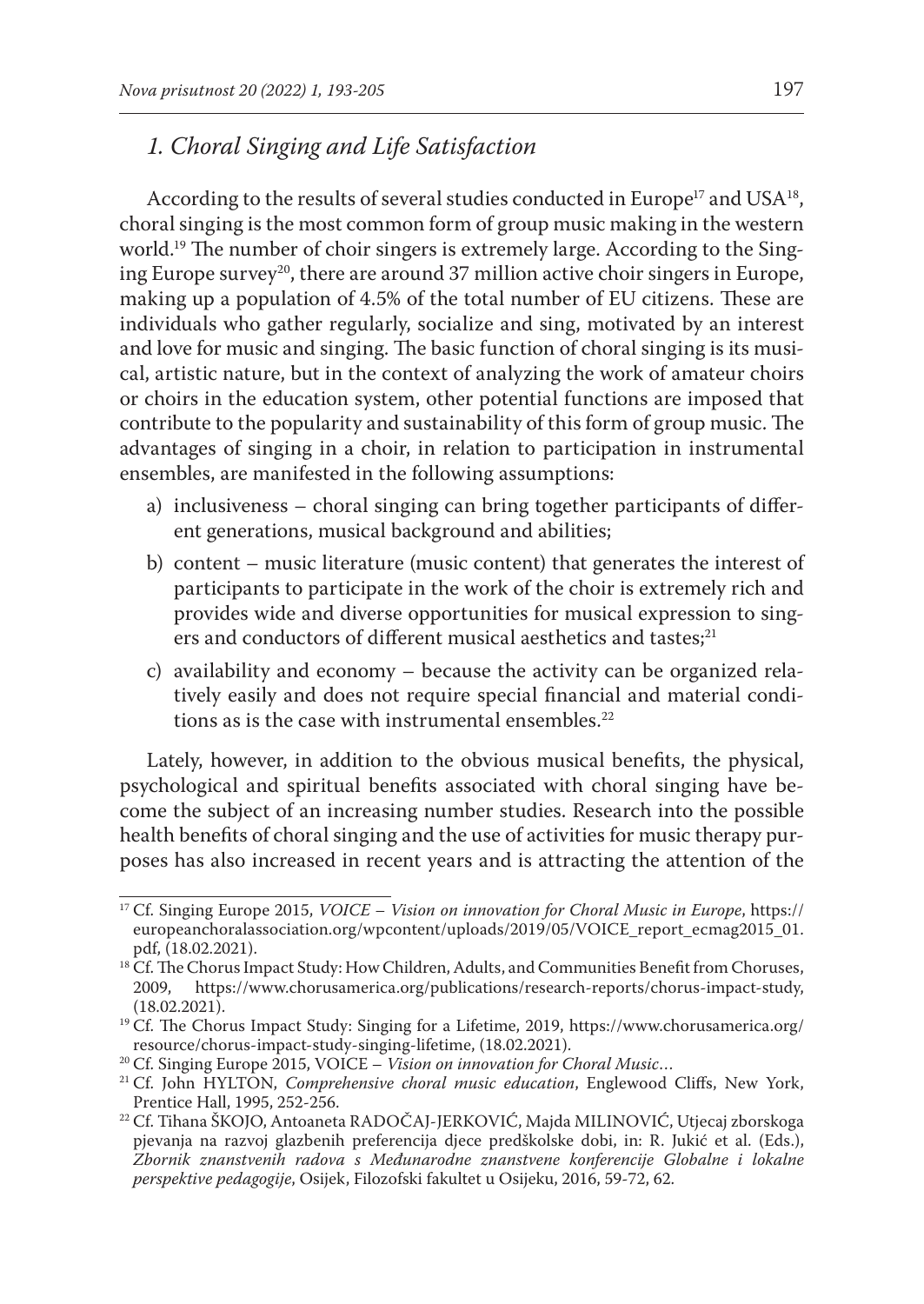scientific and artistic communities<sup>23</sup>. Some of the most commonly cited benefits of choral singing are the following: bringing more oxygen into the body during singing improves circulation; singing affects the feeling of alertness and composure; it improves muscle tone of all singing organs (face, throat, neck, jaw, larynx, respiratory and abdominal muscles); it helps to improve concentration, practice focus and control distracting thoughts (similar to meditation); it improves the ability to listen consciously; it releases endorphins that relieve stress<sup>24</sup>, promotes happiness and creates an effect similar to exercise; it affects feelings of self-esteem; and it affects the development of relationships and connections among people.<sup>25</sup>

In an international study on *Choral Singing*, *Wellbeing and Health*26, it is found that choral singing contributes to the health of especially older participants (the average age of respondents was 61). The survey was conducted with 1124 respondents in the UK, Germany and Australia and found that choral singing has the following benefits:

- creating the feeling of happiness and reducing feelings of sadness and depression;
- positively affecting focused concentration, which blocks preoccupation with worries;
- preventing and influencing the occurrence of anxiety due to deep controlled breathing while singing;
- creating the sense of social support and friendship, which reduces the feeling of isolation and loneliness;
- learning new contents keeps the brain active and neutralizes the decline in cognitive functions;
- motivating people to be physically active because it involves the obligation to regularly attend choir rehearsals.

It can be concluded that choral singing has a great potential for developing a sense of subjective satisfaction. Provided that the activities are carried out in the circumstances of a well-organized and guided, tolerant and positive choral atmosphere, it can affect the physical, psychological, social and spiritual wellbeing of singers. In this regard, it is necessary to invest more efforts in inform-

<sup>&</sup>lt;sup>23</sup> Cf. Genevieve DINGLE et al., An agenda for best practice research on group singing, health, and well-being, *Music Sci*, 2 (2019) 1, 1-15.

<sup>&</sup>lt;sup>24</sup> Cf. Ann SKINGLEY, Hilary BUNGAY, The Silver Song Club Project: singing to promote the health of older people, *Br J Commun Nurs*, 15 (2010) 3, 135-140.

<sup>&</sup>lt;sup>25</sup> Cf. Stephen CLIFT, Singing, wellbeing and health, in: R. MacDonald, G. Kreutz, L. Mitchell (Eds.), *Music, health and wellbeing*, Oxford, Oxford University Press, 2012, 113-124, 119.

<sup>26</sup> Cf. Stephen CLIFT et al., *Choral Singing*, *Wellbeing and Health: Summary of Findings from a Cross-national Survey*, Sidney, Sidney De Haan Research Centre for Arts and Health, 2008, 19- 32.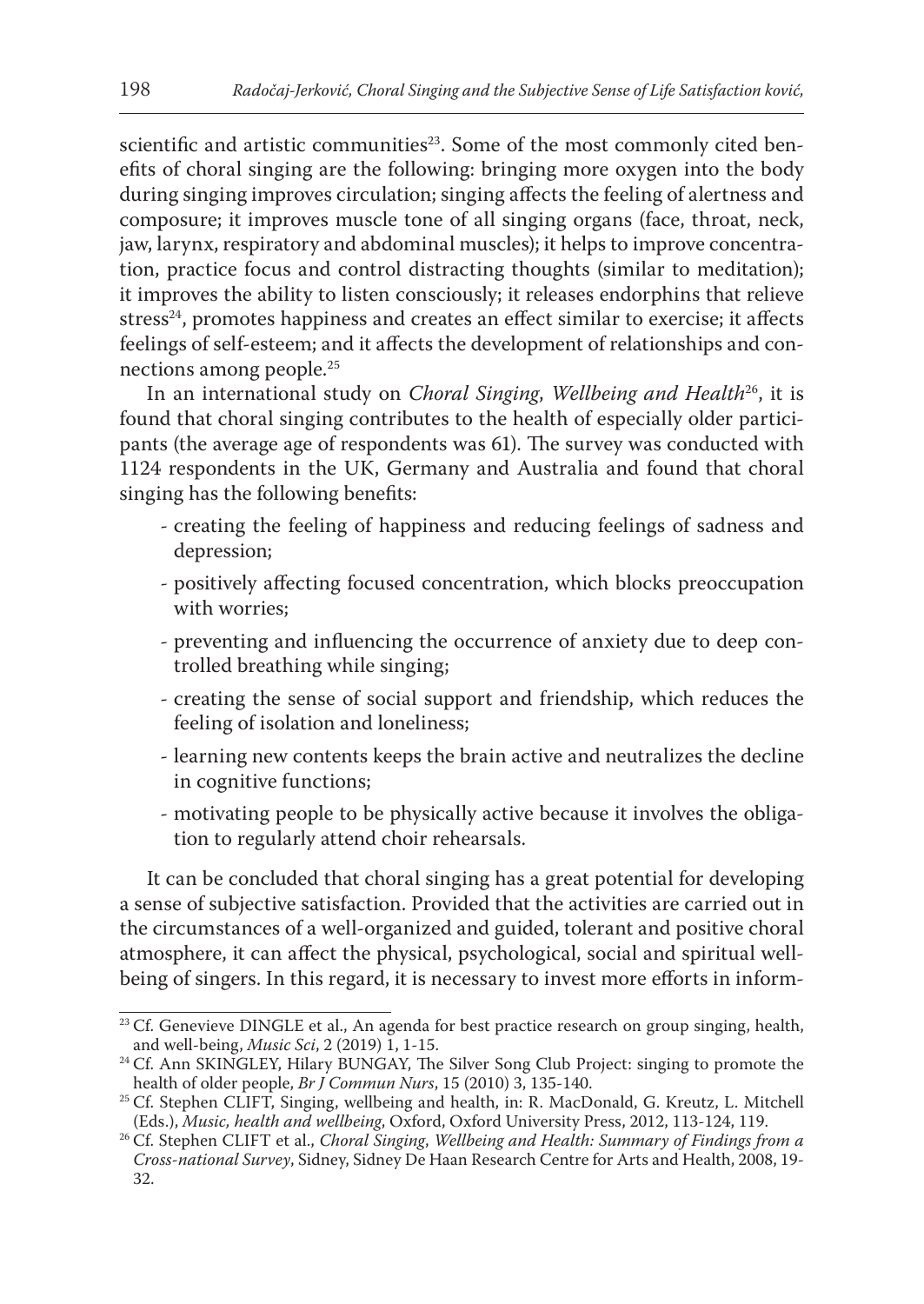ing, educating and supporting those amateur ensembles and their conductors who find the purpose of their work in this important area of choral activity, too.

## *2. Methods*

The research was conducted in order to determine the relationship between quality leisure time choral activities and the elements of the subjective sense of life satisfaction.

The aim of this research was to determine the level of life satisfaction of the respondents, active members of Croatian choirs. The following research questions were addressed:

- is there a difference between life satisfaction of choral singers of different age and gender groups and in relation to the years of participation in the work of the choir and
- is there a difference in life satisfaction between professional musicians and amateur singers?

For the purposes of this research, the standardized questionnaire *The Satisfaction With Life Scale<sup>27</sup>* was used. The scale consists of 20 items, of which 17 are related to global satisfaction assessments, and three are used to assess situational satisfaction. Respondents were asked to assess their life satisfaction taking into account their participation in the choir, especially in the part of the questionnaire related to the expression of situational satisfaction. The first part of the questionnaire explored the basic socio-demographic characteristics of the respondents: the name of the choir in which they sing, gender, age, years of singing experience in the same choir, and the status of a professional or amateur musician. Respondents selected answers on a five-point Likert scale, with a higher score indicating a higher level of satisfaction. The survey was conducted using an online form. Although very simple, this type of survey proved impractical for collecting data from elderly singers, because the response of the age group of singers over 65 was very low. The research was conducted before the start of the Covid19 pandemic. After the survey, data processing was performed. Basic statistical parameters were calculated for the collected data. The results are presented as frequencies and percentages, means and standard deviations. In order to get answers to our research questions, we used t-tests and one-way analysis of variance. Statistical processing of the collected data was performed using the statistical program IBM SPSS Statistics 20.

<sup>27</sup> Cf. Zvjezdan PENEZIĆ, Skala zadovoljstva životom, in: K. Lacković-Grgin et al. (Eds.), *Zbirka psihologijskih skala i upitnika*, Zadar, Filozofski fakultet, 2002, 20-22.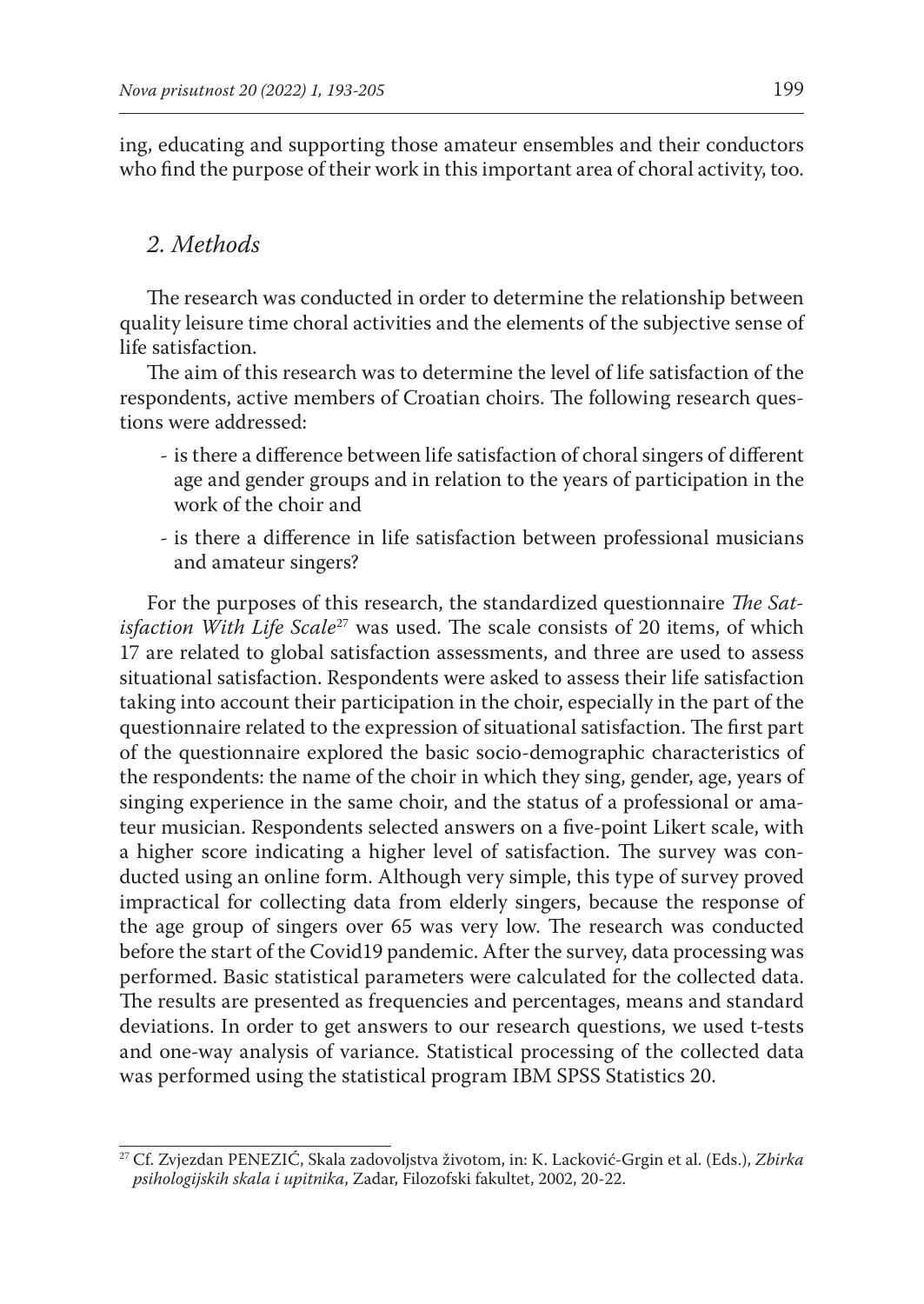#### *3. Results and Discussion*

The research involved 210 participants, choir singers who are active in 23 established Croatian choirs<sup>28</sup>. This convenience sample consisted of 76.2% of female singers and 23.8% of male singers of Croatian choirs who achieved real success in the period before the research at national or international choir singing festivals, and who do not represent the choirs of educational institutions according to the founding structure. Artistic quality was not a selection criterion, but their recently achieved result was. Table 1 shows the structure of the sample with respect to gender, age, years of singing in the choir, and musical profession.

| Gender                      | N   | Percentage (%) |  |  |
|-----------------------------|-----|----------------|--|--|
| Male                        | 50  | 23.8           |  |  |
| Female                      | 160 | 76.2           |  |  |
| Age                         | N   | Percentage (%) |  |  |
| under 18                    | 20  | 9.5            |  |  |
| $18 - 39$                   | 148 | 70.5           |  |  |
| $40 - 65$                   | 39  | 18.6           |  |  |
| over <sub>65</sub>          | 3   | 1.4            |  |  |
| Years of singing in a choir | N   | Percentage (%) |  |  |
| $0 - 3$                     | 49  | 23.3           |  |  |
| $3 - 5$                     | 32  | 15.2           |  |  |
| $5 - 10$                    | 50  | 23.8           |  |  |
| $10 - 20$                   | 48  | 22.9           |  |  |
| more than 20                | 31  | 14.8           |  |  |
| Music profession            | N   | Percentage (%) |  |  |
| Professional musicians      | 36  | 17.1           |  |  |
| Amateur musicians           | 174 | 82.9           |  |  |

Table 1. *Sample structure*

To check differences in life satisfaction with regard to age<sup>29</sup>, a one-way analysis of variance (ANOVA) was performed. The results show that there are some statistically significant differences with regard to age, although it is noticeable

<sup>&</sup>lt;sup>28</sup> List of participating choirs: Academic Choir of the Faculty of Humanities and Social Sciences in Zagreb *Concordia discors*, Youth Choir of the Glorious Name of Mary Osijek, Chamber Choir »Ivan Filipović«, Croatian Choir *Kalnik*, Križevci, Rijeka Chamber Choir *Val*, Croatian Singing Society *Rodoljub*, Virovitica, Renaissance Ensemble *Laudate*, Mixed Choir *Roženice*, Pazin, *Brevis* Vocal Ensemble*, Leticia* Youth Choir, Mixed Choir of KUD »Ban Josip Jelačić«, *Izvor* Choir, Female Vocal Ensemble *Zwizde*, *Sunce*, *Čipkice*, »Josip Štolcer Slavenski« Choir, Čakovec, *Spiritus Dei*, City Choir »Vila Velebita«, Youth Choir »Josip Kaplan«, Academic Choir »Ivan Goran Kovačić«, *Cappella Odak*, *Adoramus*, *Alte Kameraden*.

 $29$  With regard to age, the results of the age group over 65 were excluded from the processing because only three participants of that age group participated in the research.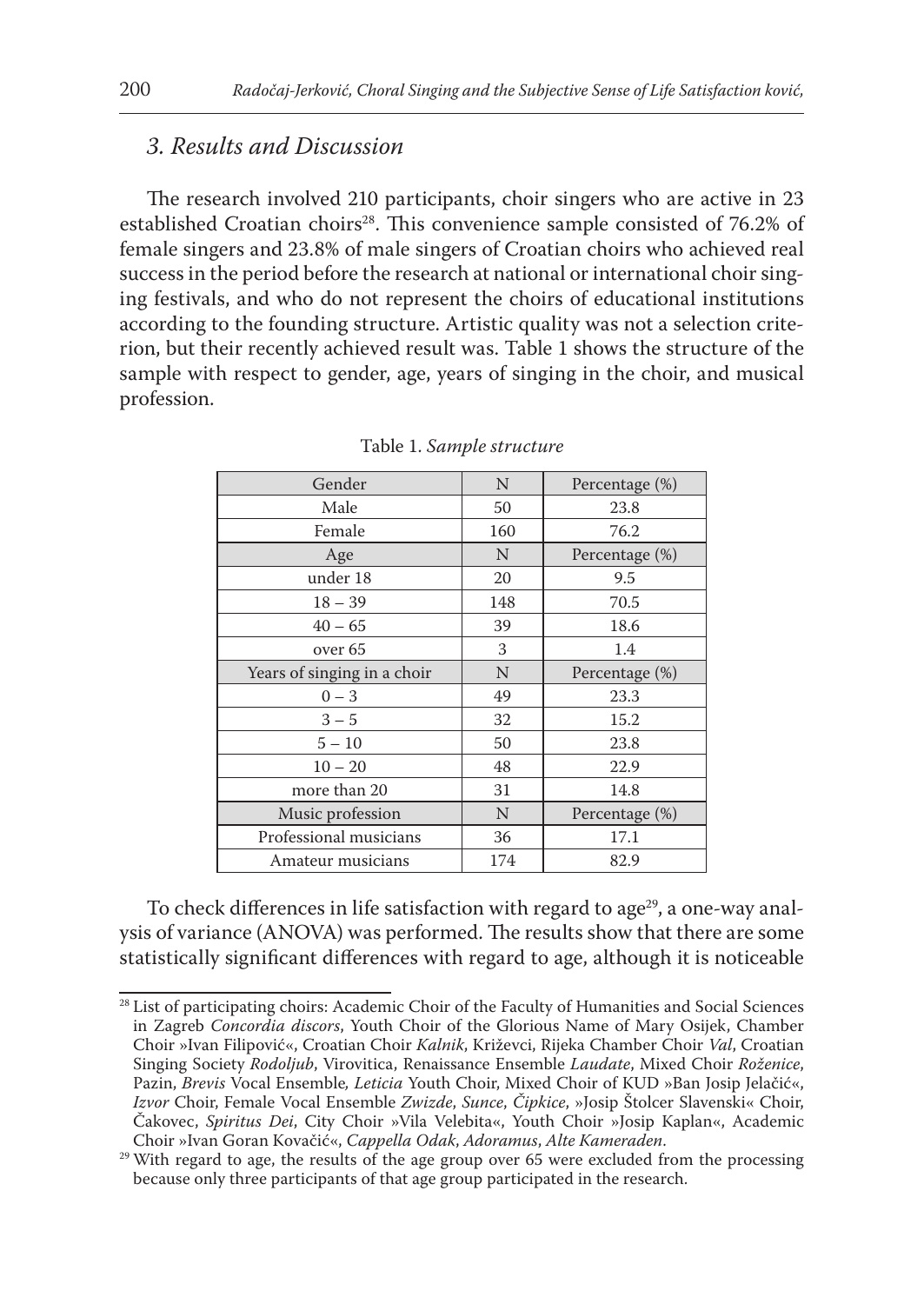that all age groups showed very high agreement with positive statements, with the lowest average agreement score being  $M = 3.31$ , and very high disagreement with negative statements.

The results obtained at the descriptive level (Table 2) indicate that younger participants are more satisfied with their lives than older participants on most of the assessed items. There are some significant differences in the life satisfaction of participants of different age groups. The youngest participants, under 18 years of age, rated that their life is close to ideal from several perspectives statistically significantly more ( $M = 4.00$ , SD = 0.725) than older participants aged 40 to 65 ( $M = 3.31$ , SD = 0.832). The youngest participants ( $M = 4.60$ , SD = 0.681) also rated their living conditions significantly higher than the participants aged 18 to 39 ( $M = 3.84$ , SD = 0.871) and the older participants aged from 40 to 65 ( $M = 3.69$ , SD = 0.694). The youngest participants are the most satisfied with their lives ( $M = 4.75$ ,  $SD = 0.444$ ), significantly more satisfied than participants aged 18 to 39 ( $M = 4.16$ , SD = 0.789) and participants aged 40 to 65  $(M = 4.05, SD = 0.510)$ . The youngest participants again state to a significantly greater extent that life brings them a lot of satisfaction  $(M = 4.65, SD = 0.587)$ as opposed to participants aged 40 to 65 ( $M = 3.85$ , SD = 0.875). Participants aged 18 to 39 ( $M = 4.31$ ,  $SD = 0.736$ ) were significantly more likely to have been satisfied in the few weeks prior to the study because other people liked them as opposed to the ratings of participants aged 40 up to 65 ( $M = 3.92$ , SD = 0.664).

For other items and for overall life satisfaction, as well as for global and situational satisfaction, there are no statistically significant differences between age groups.

From the descriptive results obtained in relation to the gender of the respondents, it can be concluded that female singers are generally more satisfied with life than male singers. There are significant differences in certain aspects of life satisfaction and in situational satisfaction with regard to gender. Women, significantly more than men, state that they have all the important things they wanted to have in life so far ( $M_F = 4.01$ , SD  $_F = 0.828 > M_M = 3.66$ , SD  $_M = 0.982$ ), that all in all they are very happy people ( $M_F = 4.25$ ,  $SD_F = 0.847 > M_M = 3.92$ ,  $\text{SD}_{\text{M}}$  = 0.877) and they think they are happy people (M<sub>F</sub> = 4.34 SD<sub>F</sub> = 0.801> M<sub>M</sub> = 4.04, SD<sub>M</sub> = 0.925). Women, also significantly more than men, state that in the few weeks prior to the study they have been more satisfied because other people love them ( $M_F = 4.30$ ,  $SD_F = 0.708 > M_M = 4.04$ ,  $SD_M = 0.832$ ) and that they felt completely happy ( $M_F = 4.25$ ,  $SD_F = 0.824 > M_M = 3.94$ ,  $SD_M = 0.867$ ). There is also a significant difference in overall situational satisfaction with respect to gender, with women being significantly more satisfied than men ( $\rm M_{_{F}}$  = 4.25,  $SD_F = 0.661 > M_M = 4.03$ ,  $SD_M = 0.731$ .

Descriptive data on life satisfaction with regard to the years of participation in choir activities showed that there are no statistically significant differences in life satisfaction compared to the years of participation in the activity. It can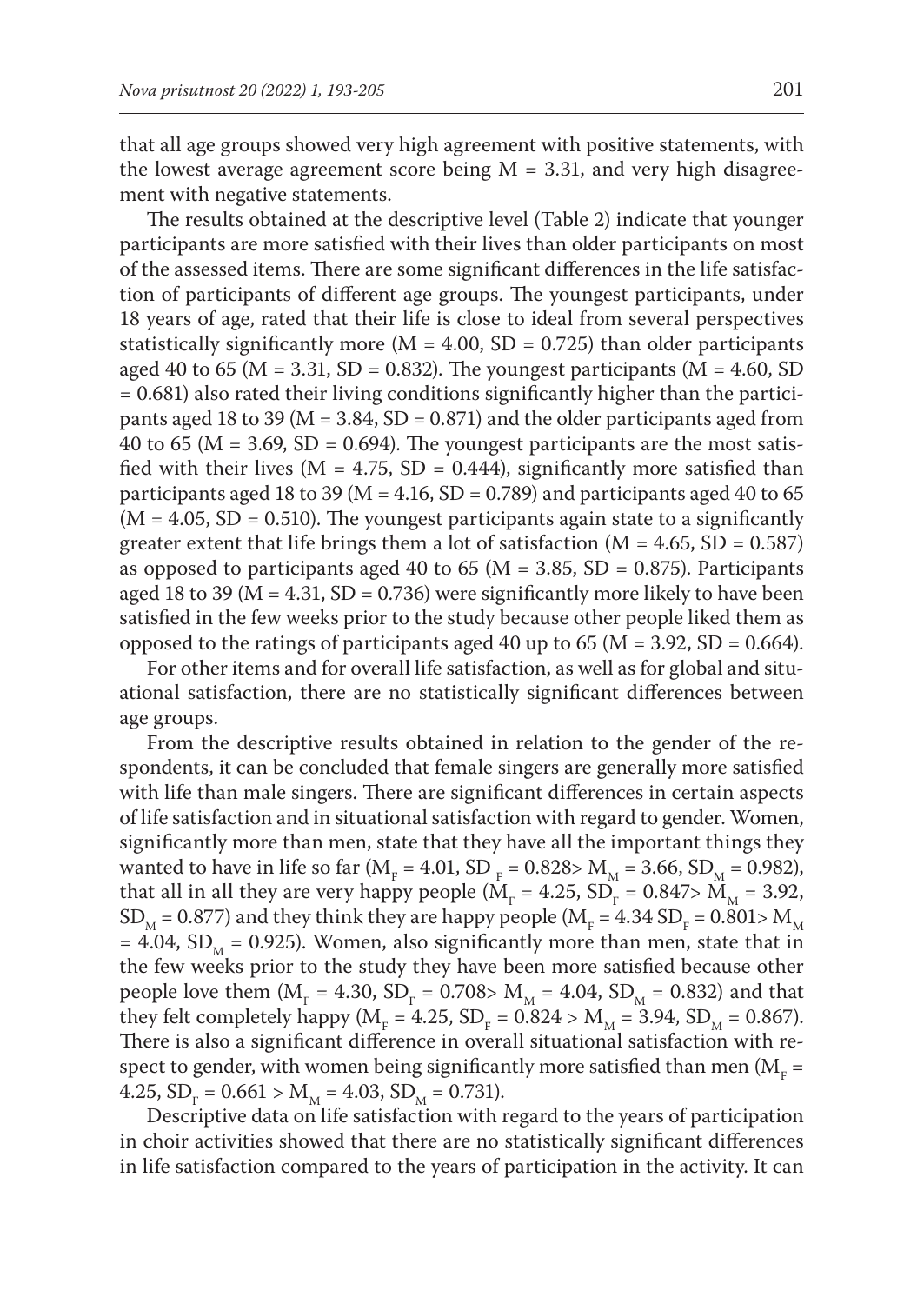|                                                                     | under 18 |           | $18 - 39$ |           | $40 - 65$ |           |           |
|---------------------------------------------------------------------|----------|-----------|-----------|-----------|-----------|-----------|-----------|
|                                                                     | M        | <b>SD</b> | M         | <b>SD</b> | M         | <b>SD</b> | F         |
| 1. In many ways, my life is close to ideal                          | 4.00     | .725      | 3.66      | .822      | 3.31      | .832      | $3.46*$   |
| 2. My life conditions are excellent                                 | 4.60     | .681      | 3.84      | .871      | 3.69      | .694      | 5.92**    |
| 3. I am satisfied with my life                                      | 4.75     | .444      | 4.16      | .789      | 4.05      | .510      | $4.71***$ |
| 4. I have all the important things I<br>wanted in life so far       | 4.30     | .657      | 3.86      | .908      | 3.95      | .857      | 1.47      |
| 5. If I lived my life again, I would change<br>almost nothing       | 3.85     | 1.309     | 3.43      | 1.108     | 3.33      | .927      | 1.09      |
| 6. All in all, I am a very happy person                             | 4.55     | .759      | 4.16      | .889      | 4.00      | .795      | 1.85      |
| 7. Life brings me a lot of satisfaction                             | 4.65     | .587      | 4.18      | .780      | 3.85      | .875      | $4.78**$  |
| 8. I generally feel good                                            | 4.55     | .686      | 4.10      | .823      | 4.03      | .778      | 2.18      |
| 9. I think I am a happy person                                      | 4.65     | .587      | 4.26      | .860      | 4.10      | .852      | 1.91      |
| 10. Generally speaking, I am less happy<br>than others <sup>+</sup> | 4.40     | .821      | 4.07      | .981      | 4.41      | .818      | 1.82      |
| 11. I am often depressed and sad <sup>+</sup>                       | 4.50     | .761      | 4.03      | 1.013     | 4.18      | .970      | 1.58      |
| 12. I think I am at least as happy as other<br>people               | 3.70     | 1.081     | 3.83      | .876      | 3.49      | .942      | 1.56      |
| 13. My future looks good                                            | 4.15     | .745      | 4.12      | .799      | 3.85      | .745      | 1.36      |
| 14. I am satisfied with the way my plans<br>are being realized      | 4.25     | .639      | 3.78      | .910      | 3.72      | .826      | 1.97      |
| 15. Whatever happens, I can see the<br>bright side, too             | 4.25     | .716      | 4.03      | .918      | 4.13      | .864      | .89       |
| 16. I enjoy living                                                  | 4.60     | .598      | 4.30      | .838      | 4.38      | .815      | .81       |
| 17. My life seems meaningful to me                                  | 4.55     | .826      | 4.24      | .870      | 4.26      | .785      | .78       |
| 18.  that you were more satisfied<br>because you achieved something | 4.30     | .865      | 4.18      | .825      | 4.05      | .724      | .51       |
| 19.  that you were happy because other<br>people love you           | 4.35     | .875      | 4.31      | .736      | 3.92      | .664      | $3.14*$   |
| 20.  that you felt completely happy                                 | 4.45     | .826      | 4.14      | .888      | 4.13      | .656      | 1.16      |
| Global Satisfaction                                                 | 4.37     | .477      | 4.00      | .654      | 3.92      | .583      | 2.45      |
| Situational Satisfaction                                            | 4.36     | .748      | 4.21      | .703      | 4.03      | .571      | 1.17      |
| <b>Total Satisfaction</b>                                           | 4.37     | .492      | 4.03      | .633      | 3.94      | .558      | 2.33      |

Table 2. *Differences in life satisfaction of choral singers with respect to age*

\*\* Significance level  $p \le 0.01$ ; \* Significance level  $p < 0.05$ ; + recoded claim

be concluded that this study did not confirm that the duration of activities affects the increase or decrease in life satisfaction of respondents. The difference in the sense of life satisfaction of choir singers with regard to the years of participation in the work of the choir was checked by conducting a one-way analysis of variance (ANOVA) and the differences between these five groups were calculated: 1-3, 3-5, 5-10, 10-20 and more than 20 years. The obtained results again showed that there are no significant differences in life satisfaction with regard to the duration of participation in the choir.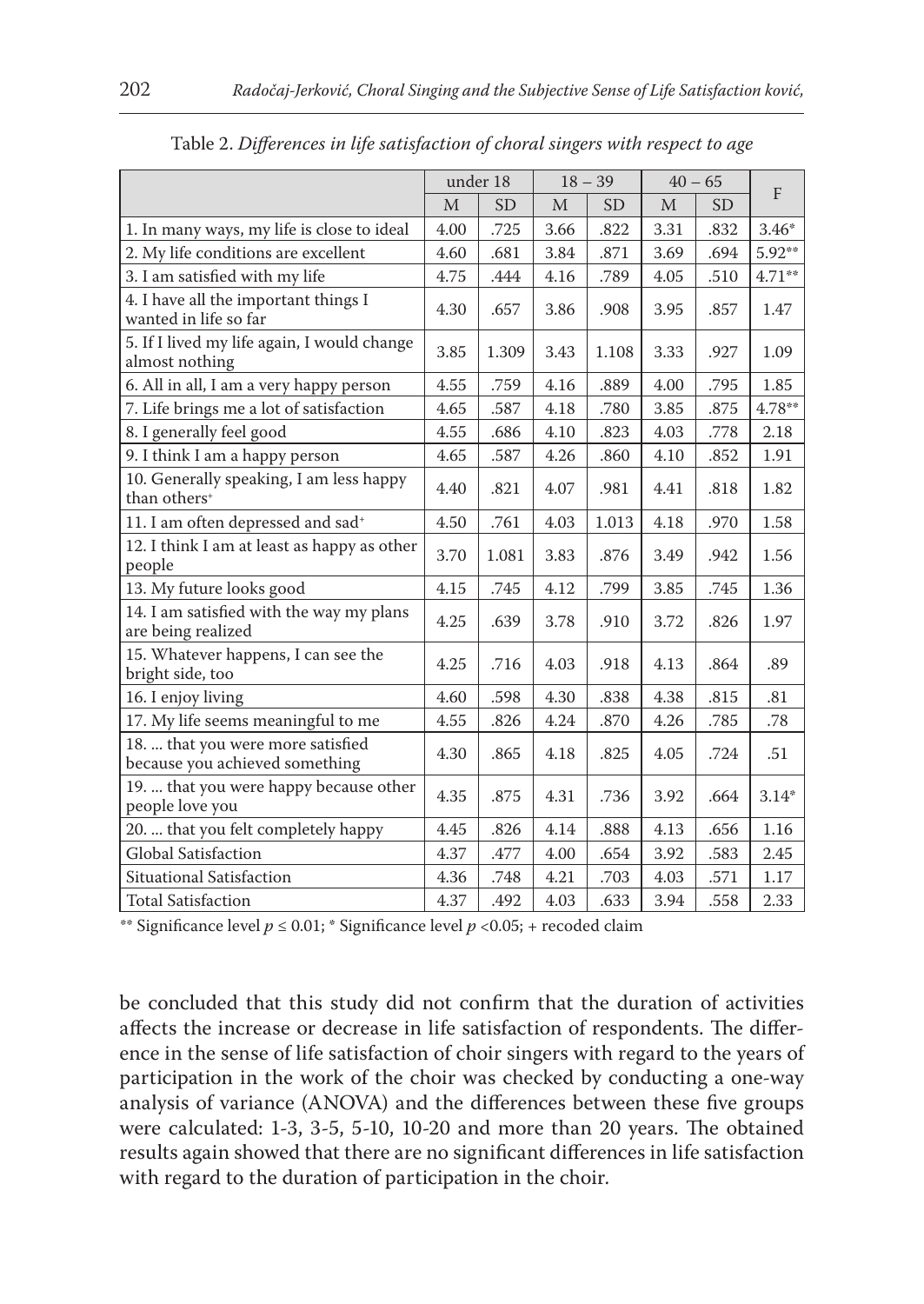The difference in the sense of life satisfaction between professional musicians and amateur singers was found in several of the examined items, showing the tendency of professional musicians to be generally more satisfied with life than amateur singers. Professional musicians state significantly more that their life is close to ideal from many points of view ( $M_{\text{pROF}} = 4.00$ , SD<sub>PROF</sub> = 0.828 >  $M<sub>AM</sub>$  = 3.55, SD<sub>AM</sub> = 0.809), that their living conditions are excellent ( $M<sub>PROF</sub>$  = 4.17,  $SD_{PROF} = 0.811 > M_{AM} = 3.83$ ,  $SD_{AM} = 0.847$ ), that all in all they are very happy people ( $M_{PROF} = 4.50$ ,  $SD_{PROF} = 0.845 > M_{AM} = 4.10$ ,  $SD_{AM} = 0.854$ ) and that life brings them a lot of satisfaction  $(M_{\text{pROF}} = 4.42, SD_{\text{pROF}} = 0.806 > M_{AM}$ = 4.11, SD<sub>AM</sub> = 0.793). However, amateur singers ( $M<sub>AM</sub>$  = 3.83, SD<sub>AM</sub> = 0.863) significantly more than professional musicians ( $M_{\text{pROF}} = 3.42$ ,  $SD_{\text{pROF}} = 1.079$ ) state that they think they are at least as happy as other people.

#### *Conclusion*

Singing is generally accepted to be a positive activity. There are many sayings that support this claim, such as *bad people don't sing*, *those who sing think no evil*, *those who want to sing, will always find a song* and others. Exploring the sense of life satisfaction in people who actively participate in choir activities, an attempt was made to establish how much and in what way these people consider themselves satisfied with their lives. Taking into account the activity theory and the fact that respondents are involved in an activity that interests them, that they have chosen and that fulfills and satisfies them in a way that they have decided to participate in it for many years, we studied the global and situational satisfaction associated with recent choral successes of the surveyed singers. The results showed that the respondents were indeed satisfied and accomplished individuals. None of the claims were rated negative on average. Although in the Croatian society there is a general impression of prevalent feelings of dissatisfaction and pessimism in the general population, choir singers have confirmed their mostly positive attitude towards life, most often choosing positively oriented statements – *I mostly agree* and *I fully agree*. Therefore, it can be concluded that the first hypothesis was confirmed (choral singers consider themselves to be satisfied with life), which is evident from the highly rated answers, and that the second hypothesis (about the differences in choir singers' satisfaction with regard to gender, age and the status of the respondents, but not in relation to the duration of the activity) was partly confirmed. In relation to gender, there was a statistically significantly stronger life satisfaction among female singers in several statements and in the overall results related to situational satisfaction. In relation to age, the results indicated a statistically more significant satisfaction in younger respondents. In relation to the status of musicians, a statistically more significant satisfaction was proven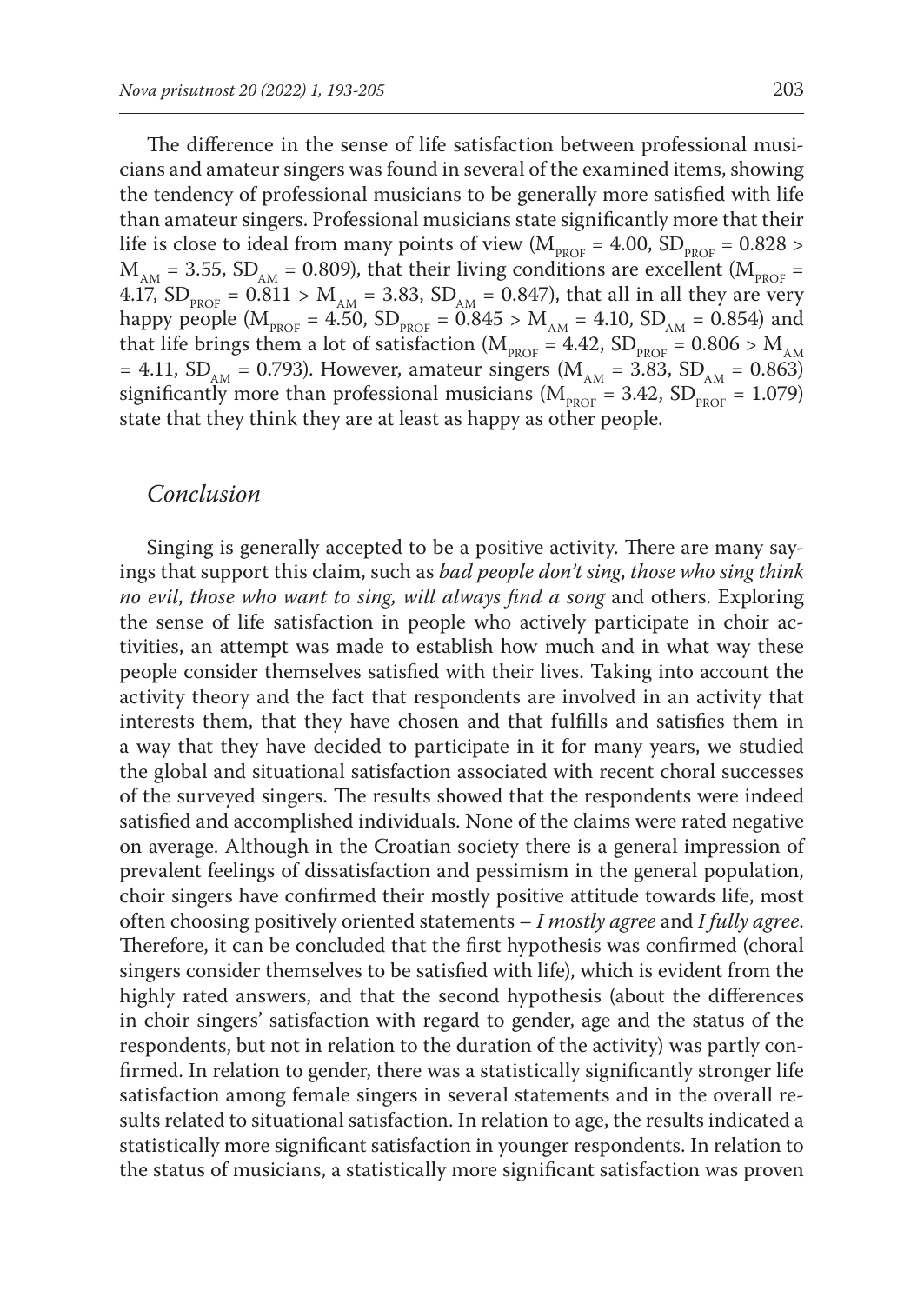among professional singers compared to amateur singers. The results did not confirm the existence of a statistically significant difference in satisfaction among respondents in relation to the duration of activities (from one year to over 20 years of participation), so based on this research it would be wrong to conclude that choral singing contributes to strengthening participants' sense of life satisfaction, but the results can be uses as a basis for future, more specifically structured research. There is no doubt that participating in an activity in which an individual feels the support of a community of people of the same or similar interests who work together to achieve the set goals, and succeed in these efforts (situational satisfaction), has the potential to contribute to instant emotional fulfillment that can be transferred to general (global) life satisfaction as well. In this regard, it is necessary to constantly expand the range of research on possible benefits of choral singing, in order to effectively achieve the full potential of the activity and to implement such knowledge in improving the work of ensembles.